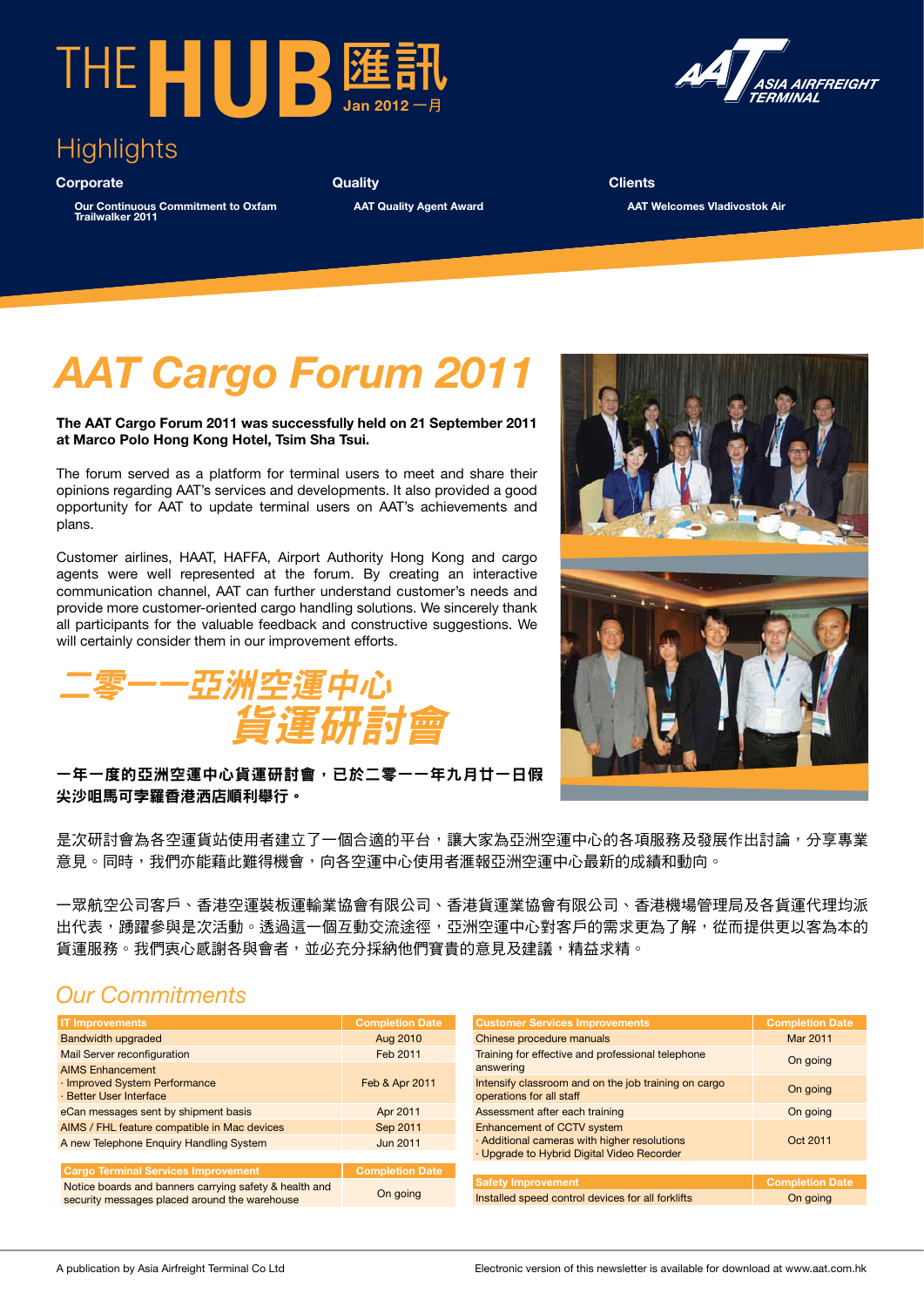## **Client**

### AAT Welcomes **Vladivostok Air**



Asia Airfreight Terminal Co Ltd (AAT) is pleased to announce that Vladivostok Air (XF) has appointed AAT as their handling agent for cargo and documentation with effect from 21 October 2011.

Vladivostok Air is an airline based in Vladivostok, the largest carrier in the Russian Far East, carrying about 1 million passengers annually on its own fleet. The airline operates scheduled domestic flights within Russia and international flights to Africa, Asia, and Europe, as well as charter flights and a well-established helicopter service. Vladivostok Air operates twice weekly service between Vladivostok, Hong Kong and Singapore using Airbus A320.

Mr. Kenneth Yeung, General Manager of Corporate Development AAT said, *"We would like to welcome Vladivostok Air and look forward to a successful partnership"*.

### 亞洲空運中心歡迎海參崴航空成為新客戶

亞洲空運中心很高興宣佈獲海參崴航空委任為香港國際機場之貨運地勤服務代理,並於二零一一年十月廿一日起為其提供空運貨物及 文件處理服務。

海參崴航空公司是一家以俄羅斯海參崴為基地的航空公司,每年載客量達一百萬人次。海參崴航空除經營國內航線,國際航線服務更 遍及非洲、亞洲及歐洲等地。此外,其服務範疇廣泛,亦經營包機及直昇機服務。海參崴航空將以A320型號每週提供兩班來往海參 崴、香港及新加坡之間的國際航班服務。

亞洲空運中心企業發展科總經理,楊國維先生說:「我們欣切歡迎海參崴航空並期待著一個成功的夥伴關係」。

### AAT Handles **Qantas' Grounding Smoothly**

In Hong Kong, AAT received news that Qantas (QF) flights would be cancelled in the early morning of 29 Oct 2011 (Sat). AAT staff immediately established close communication with QF representatives to make contingency plans. As it was uncertain when the flights would resume, QF informed its cargo agents to stop delivering QF's cargo to AAT to help ease the potential backlogs. Prior to this, 39 tons of cargo had already been received for the cancelled flights. Without delay, AAT worked with QF representatives to make alternative arrangements for express or urgent shipments.

The flights resumed by 31 Oct (Mon), all backlogs were cleared within the day and it was quickly normal operations as usual. The weekend cancellations had affected 9 inbound and 9 outbound flights, which could have resulted in chaos at the terminal. However, the good cooperation and swift action by QF and AAT staff had reduced the impact of the disruption. All thanks to the staff for their efforts in handling the situation smoothly.

### 亞洲空運中心妥善應對澳航事件

在香港時間二零一一年十月廿九曰星期六的早上,亞洲空運中心獲悉澳航班機取消運作,便立即與澳航代表加緊溝通,並採取所需 應變措施。基於復航時間極不明朗,澳航代表通知其貨運代理停止運送貨件至亞洲空運中心,以減低貨物積存之壓力。在此前已有 三十九噸貨件因航班取消而滯留。我們同時亦與澳航代表積極跟進急件的相關處理。

於十月三十一曰星期一,澳航恢復航班運作,亞洲空運中心在當日巳將積存貨件全數清理,貨運處理亦隨即回復正常。總結在這段 停航期間,分別共有九班離港及九班抵港班機被取消,幸有澳航及亞洲空運中心員工的衷誠合作,大家共同作出迅速行動,是次事 件並未有在貨運站造成任何混亂,也大大減低了對各方面的影響。我們確實要感激為此事出力的每一位員工!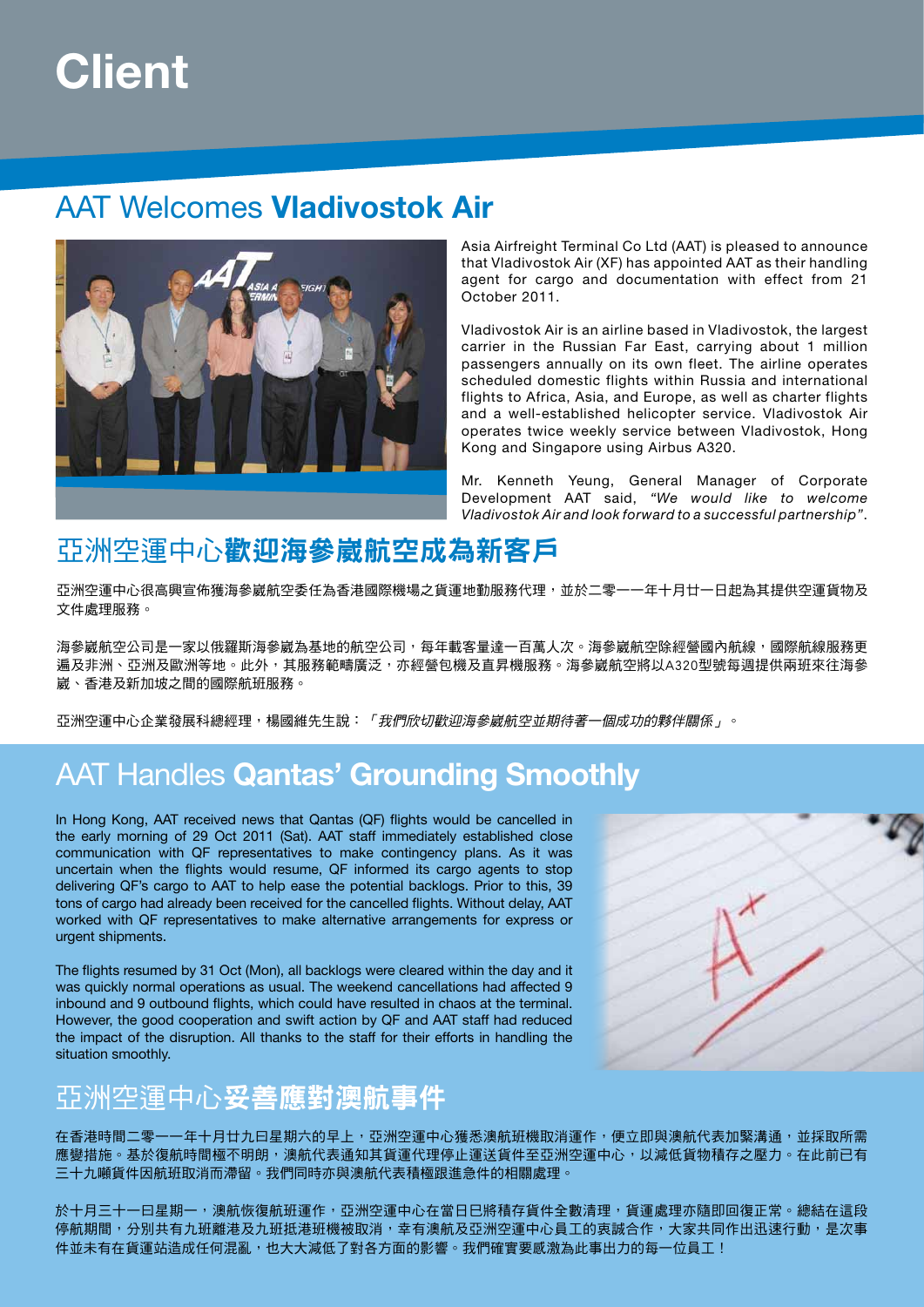### AAT **Business Partners Day 2011**



The AAT Business Partners Day 2011 was held from 16 to 18 November 2011 at Haikou Hainan Island, China.

More than 40 guests from customer airlines and business partners participated in the event. The event began with a welcome BBQ dinner hosted by the AAT management, and was followed by a golf tournament held at the world class Mission Hills Golf Club on the next day.

After a very keen competition, Mr. Kim Jae Sik from Asiana Airlines was the Champion for gross score and Mr. Ely Yeung from Mega Maldives was the Champion for nett score.

For tour participants who did not play golf, leisure activities such as hiking in the famous "Volcano Park" were arranged specially for them. At the end of the tour, everyone became a winner – all the participants had fun and brought home with them lots of fond memories!



亞洲空運中心合作夥伴同樂日已於二零一一年十一月十六至十八日期間於中 國海南島海口市順利舉行。

是次活動超過四十名嘉賓出席,他們分別來自航空公司客戶及業務夥伴。是 次活動以燒烤晚宴揭開序幕,接著於海口觀瀾湖國際高爾夫球場舉行高爾夫 球比賽。



最後,每位嘉賓都成為大贏家,獎品包括不少笑聲和 難忘的回憶!



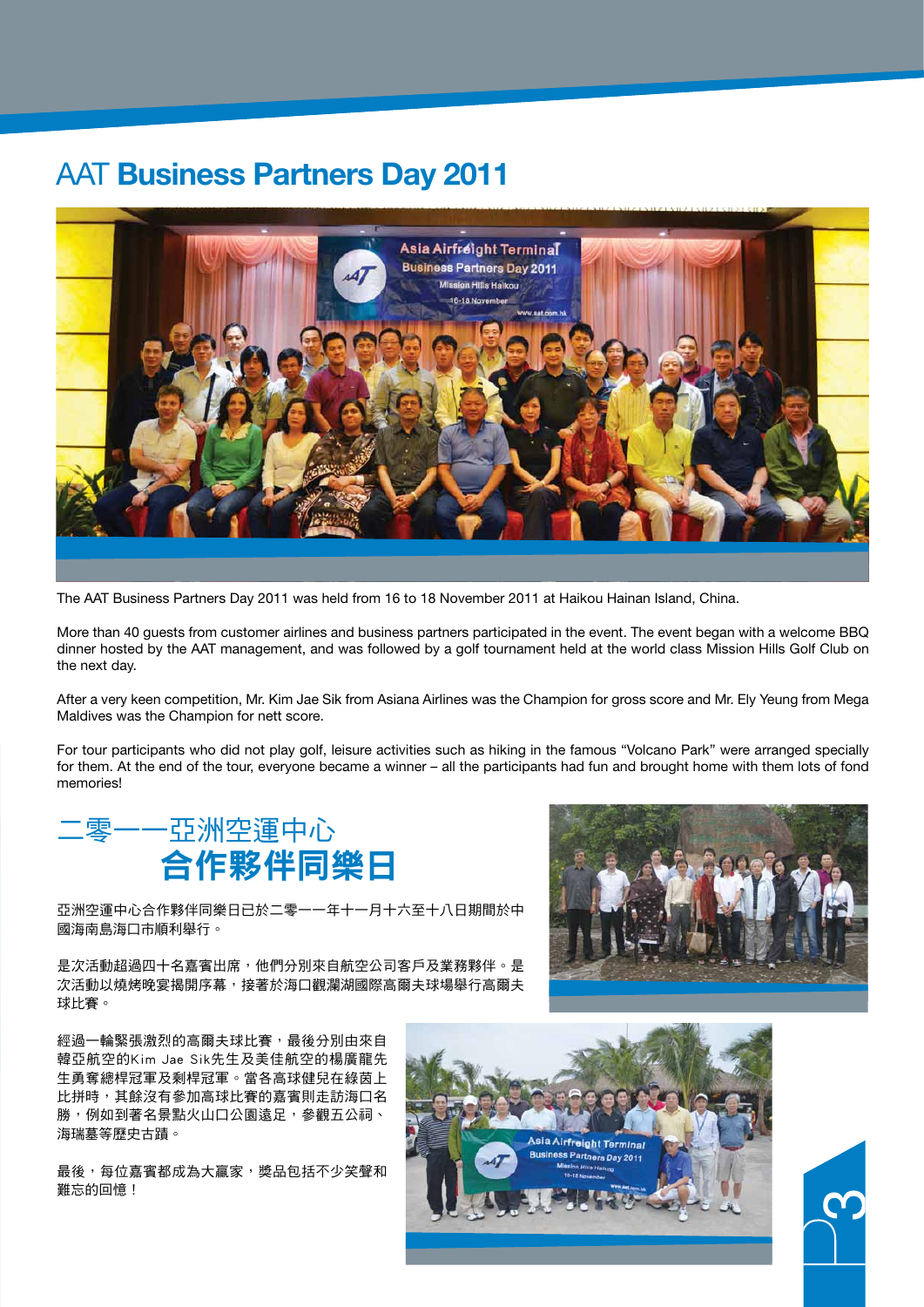## **Quality**



To promote electronic means for handling enquires, AAT Free Wi-Fi Service is now available at 1/F Customer Services Counter and 7/F Canteen.

為促進電子貨物處理查詢,亞洲空運 中心於一樓顧客服務櫃台及七樓職員 餐廳設置免費無線寬頻服務供貨站使 用者使用。

### **System Enhancement in AAT Internet Management System (AIMS)**

We are glad to announce that our AIMS system had been enhanced in Oct and Nov 2011 respectively.

In phase one, the functions under "Create House Manifest" and "Update House Manifest" were enhanced to simplify the creation of house manifests (FHLs). In phase two, the function under "Enquire House Manifest" has been enhanced to facilitate the checking of amendments to FHL in AIMS.

The new features assist users in following the best practices, enhance the accuracy of FHL data submitted and also enhance the efficiency of handling each FHL enquiry.

AAT will continue to work towards excellence and ensure that its customers will always receive the best services from AAT.

### 提昇亞洲空運中心互聯網管理系統

為持續改善亞洲空運中心互聯網管理系統(AIMS),我們欣然宣佈亞洲空運中心分別 於二零一一年十月及十一月為該系統進行功能提昇。

於首部份提昇計劃中, "建立貨運代理艙單"和"更新貨運代理艙單"之效能被提昇以 簡化了貨運代理艙單(FHL)的建立和更新步驟。在第二部份系統提昇中"查詢貨運代 理艙單"之效能被提昇以簡化查詢貨運代理艙單的步驟。

新增功能特點能有效協助用戶遵從最佳範例和提交準確的貨運代理艙單資料外,亦能協 助用戶檢視貨運代理艙單之更新資料及更有效地查詢貨運代理艙單的狀況。

亞洲空運中心將繼續邁向更高服務水平,並確保其客戶可享用到最稱心的服務。

### Acknowledgement of Outstanding Performance **The 1st Quarter Performance Awards 2011-12**

To honour employees who show positive attitude and exceptional performance at work, the 1st Quarter Performance Awards 2011-12 Ceremony was held on 10 Aug 2011. A total of three colleagues were recognized by the management.

Congratulations to all the awardees and cheers to their great performance!

### 二零一一至二零一二年度 第一季工作表現嘉許獎頒獎典禮

亞洲空運中心一向以「重視人才」作為核心價值觀,我們每 個季度均會舉辦工作表現嘉許獎頒獎典禮,以表揚工作表現 出色及態度積極的員工。

二零一一至二零一二年度第一季工作表現嘉許獎頒獎典禮已 於二零一一年八月十日舉行,今季共有三位來自不同部門 的員工獲其上司、同事及客戶的嘉許,並獲得管理層頒發 獎狀以茲鼓勵。藉此,我們再次恭賀各得獎者,並希望他 們繼續努力保持良好的工作態度,成為其他員工學習的好 榜樣。



### Divisional Award 科嘉許獎

| Name 姓名                   | Division 屬科 | Department 部門 |
|---------------------------|-------------|---------------|
| CHIANG MEI PO SHIRLEY 蔣美寶 | CSD         | <b>TER</b>    |
| CHAN KA YEE CLARE 陳嘉儀     | <b>FHR</b>  | <b>HRD</b>    |
| WAN OI MAN 雲愛雯            | <b>SSD</b>  | <b>SSD</b>    |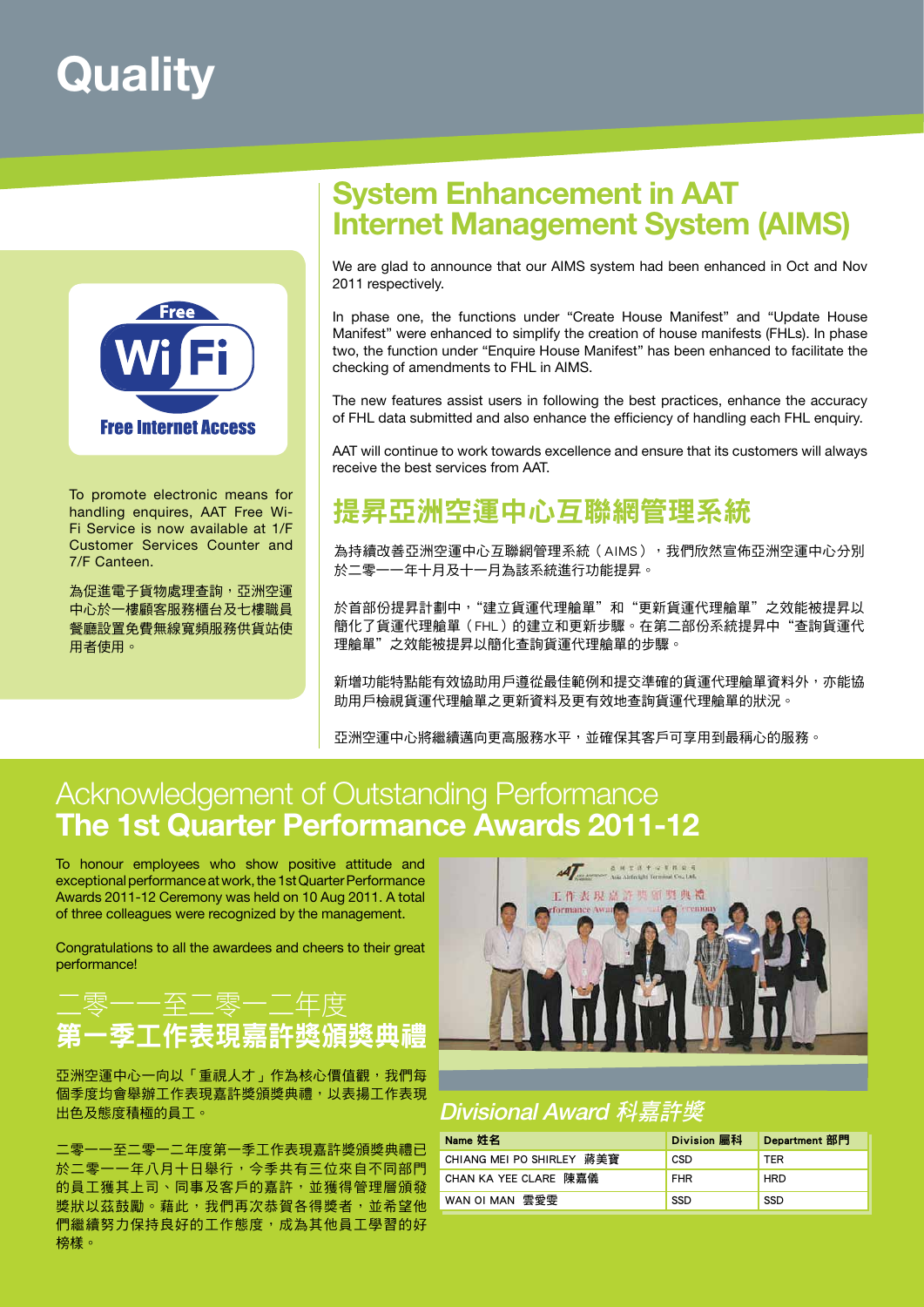### AAT **Quality Agent Award** 亞洲空運中心

Timeliness and accuracy of documentation and data transmission are important for a world-class cargo logistics operation. In this regard, we see a great necessity for cargo agents and AAT to work closely. AAT's "Quality Agent Award" was launched in May 2011 to motivate and reward cargo agents that have adhered to best practices in documentation, and have helped improve the quality of logistics service at AAT. The top 50 agents in terms of number of AWB processed through AAT in 2010 were invited to participate in the award.

### **The criteria for achieving "Quality Agent Award":**

- 1. Accurate submission of FHL.
- 2. FHL submitted at least 2 hours before scheduled time of departure.
- 3. MAWB & documents submitted at least 2 hours before scheduled time of departure.

The AAT Quality Agent Award Presentation Luncheon was held on 6 Dec 2011 at Hyatt Regency Hong Kong. The top 10 quality agents for the first assessment period from May to Oct 2011 received the honour at the event. Once again, thank you for contributing to service excellence! Keep up the good work for AAT Quality Agent of the Year Award!

# 優質貨運代理頒獎禮

及時、準確的文件處理及訊息傳遞,是一個世界頂尖級空運物流 系統不可或缺的一環,各貨運代理與亞洲空運中心的緊密合作甚 為重要,因此,我們在二零一一年五月開始推行亞洲空運中心優 質貨運代理獎,旨在推動及鼓勵貨運代理在文件處理方面更精益 求精、提昇服務質素,同時亦藉此獎項表揚能時刻保持最佳表現 的貨運代理。於二零一零年透過亞洲空運中心提交最多AWB之首 五十間貨運代理均獲邀參加是次獎項。

### 優質貨運代理獎的評審準則為:

- 1. FHL準確無誤。
- 2. FHL在預定起飛時間最少2小時前遞交。
- 3. MAWB及相關文件在預定起飛時間最少2小時前遞交。

亞洲空運中心優質貨運代理獎第一評審階段頒獎典禮巳於二零一 一年十二月六日假香港凱悅酒店舉行,在第一評審階段(二零一 一年五月至十月)位列首十位的貨運代理在典禮中接受獎項。我 們再次感謝各得獎代理所作的努力,希望大家繼續堅持優質的服 務質素,向年度優質貨運代理獎進發!

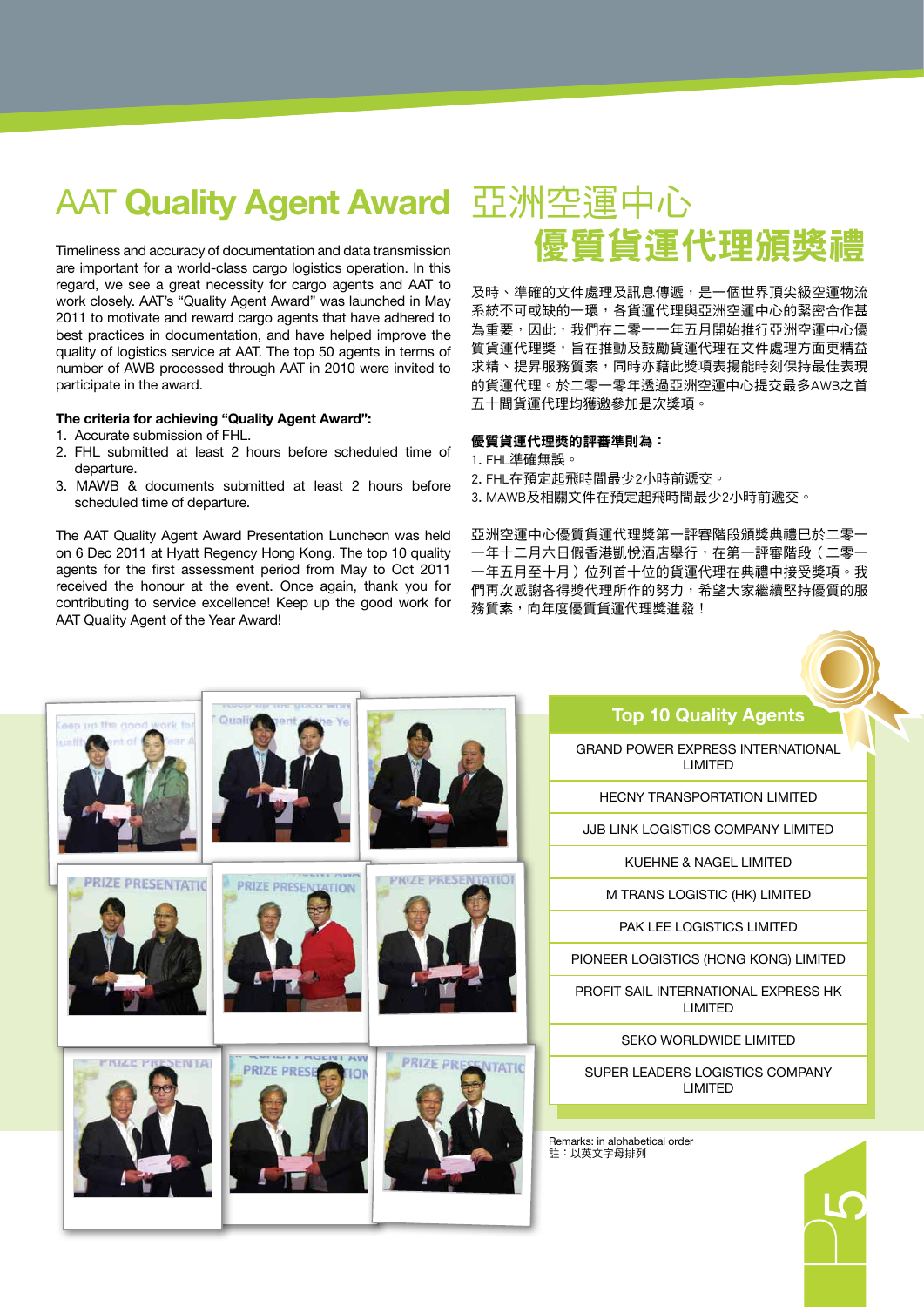## **Corporate**

### Our Continuous Commitment to **Oxfam Trailwalker 2011**

AAT staff made their contribution to a caring society by participating in the Oxfam Trailwalker 2011 from 18 to 20 November. This year, four young energetic volunteers from the Customer Services Division joined the challenge. Inspired by the 4 volunteers, staff from different divisions helped and cheered them on at different support stations along the MacLehose Trail through day and night. Though heavy rain made their walk even more difficult than usual, the team did not fail in their mission and completed the hike. We are proud of our brave volunteers!





### 亞洲空運中心團隊 再次成功挑戰樂施會 毅行者

亞洲空運中心及其員工樂善之心於二零一一年十 八至二十日樂施會毅行者慈善步行中再次展現。 今年四名來自顧客服務科的員作為毅行者以步行 一百公里作為挑戰目標。為鼓勵及支持四位毅行 者,來自其他部門的同事日以繼夜於不同支援點 為他們送上熱湯、食物及其他補給品。縱使今年 天氣惡劣,下著滂沱大雨亦阻不了毅行者的決 心,並且於限時內完成目標,實在是亞洲空運中 心的驕傲!

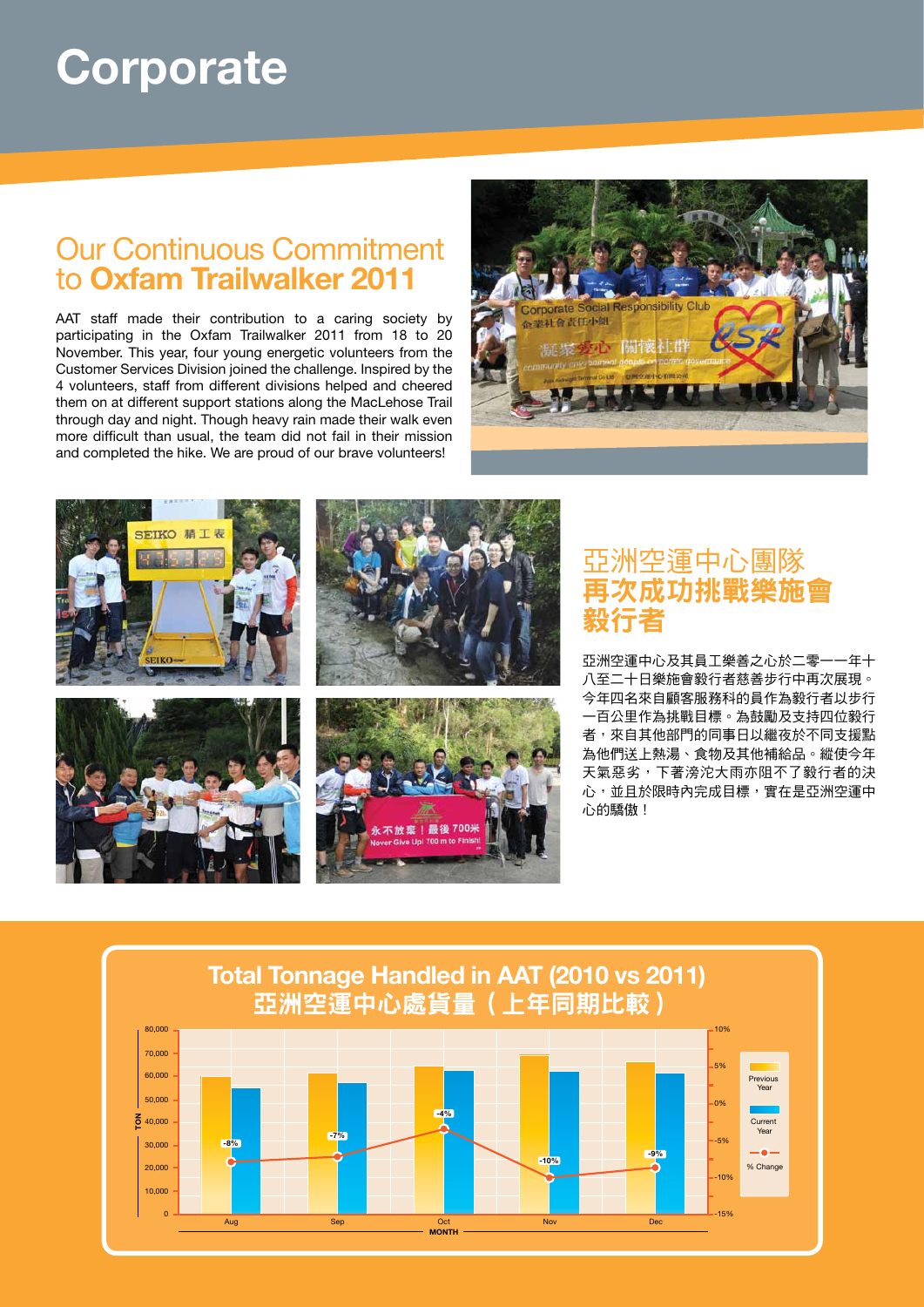### AAT Qualified for Energywi\$e label in the Hong Kong Awards **for Environmental Excellence 2011**

AAT received the Energywi\$e label in Class of Good from the Hong Kong Awards for Environmental Excellence 2011, a scheme to encourage businesses and organisations to adopt green management and environmental friendly innovations.

The Energywi\$e Label recognise those who adopt measures to save energy within their establishments.

As an environmentally responsible company, AAT has put in place a range of policies to examine ways of cutting energy consumption, reduce waste and conserve resources. Our energy saving measures in lighting system and air-conditioning system met the high standards set by the Hong Kong Awards for Environmental Excellence and qualify us to carry the Energywi\$e Label.

AAT will continue to play its role in conserving energy and protecting our environment.

### 亞洲空運中心獲頒2011香港環保卓越計劃「節能標誌」

亞洲空運中心被香港環保卓越計劃頒發「良好級別節能標誌二零一一,是次計劃旨意鼓勵各行各業持續推動環境管理及實踐環保創意 概念。

「節能標誌」認可計劃目的是協助機構採取節能措施,促進機構在運作時節約能源。

作為一家對環保不遺餘力的企業,亞洲空運中心貫徹執行節能減排政策,不斷為提升能源效益、減少廢物及節約資源作出改善措施。 其中在照明裝置及空調裝置的能源效益措施,便達至香港環保卓越計劃所訂立之高水平目標,並為亞洲空運中心取得「良好級別節能 標誌。

亞洲空運中心將繼續為節約能源和保護我們的環境出每分力。

### Win-Win for All: **AAT is One of the Family Friendly Employers 2011**



The Family-Friendly Employers Award Scheme is launched to raise awareness of the importance of family and to foster a pro-family culture in the business sector. The award recognises enterprises that demonstrate a family-friendly spirit and encourages them to implement family-friendly employment policies and practices.

AAT has in place a host of family-friendly employment polices including 5-day work week and flexible working hours. In addition, AAT promoted work-life balance by offering a host of activities like spring dinner, festive parties, annual ball, National Day buffet and so on.

We are glad that the Family Council invited AAT to participate in the inaugural Family-Friendly Employers Award Scheme. It is an honour to be conferred the award in 2011. We will continue building a pro-family environment and strengthen our teamwork.



### 亞洲空運中心獲選為「2011年度家庭友善僱主」

「家庭友善僱主獎勵計劃」旨在提高商界對家庭核心價值的重要性,鼓勵推行家庭友善的僱傭措施,並表揚重視家庭 友善精神的企業,鼓勵他們推行家庭友善僱傭政策及措施。

亞洲空運中心推行家庭友善的僱傭措施包括五天工作及彈性上班時間等。除了工作以外,更推廣平衡生活,定期舉辦 活動,如春茗、節慶聚餐、调年餐舞會、國慶煙花自助餐等等。

我們很榮幸獲家庭議會邀請參加首屆家庭友善僱主獎勵計劃外,亦很高興亞洲空運中心於該頒獎典禮上榮獲「2011年 度家庭友善僱主獎勵計劃」獎項。這是有賴於大家共同建立良好關係及團隊精神的結果。